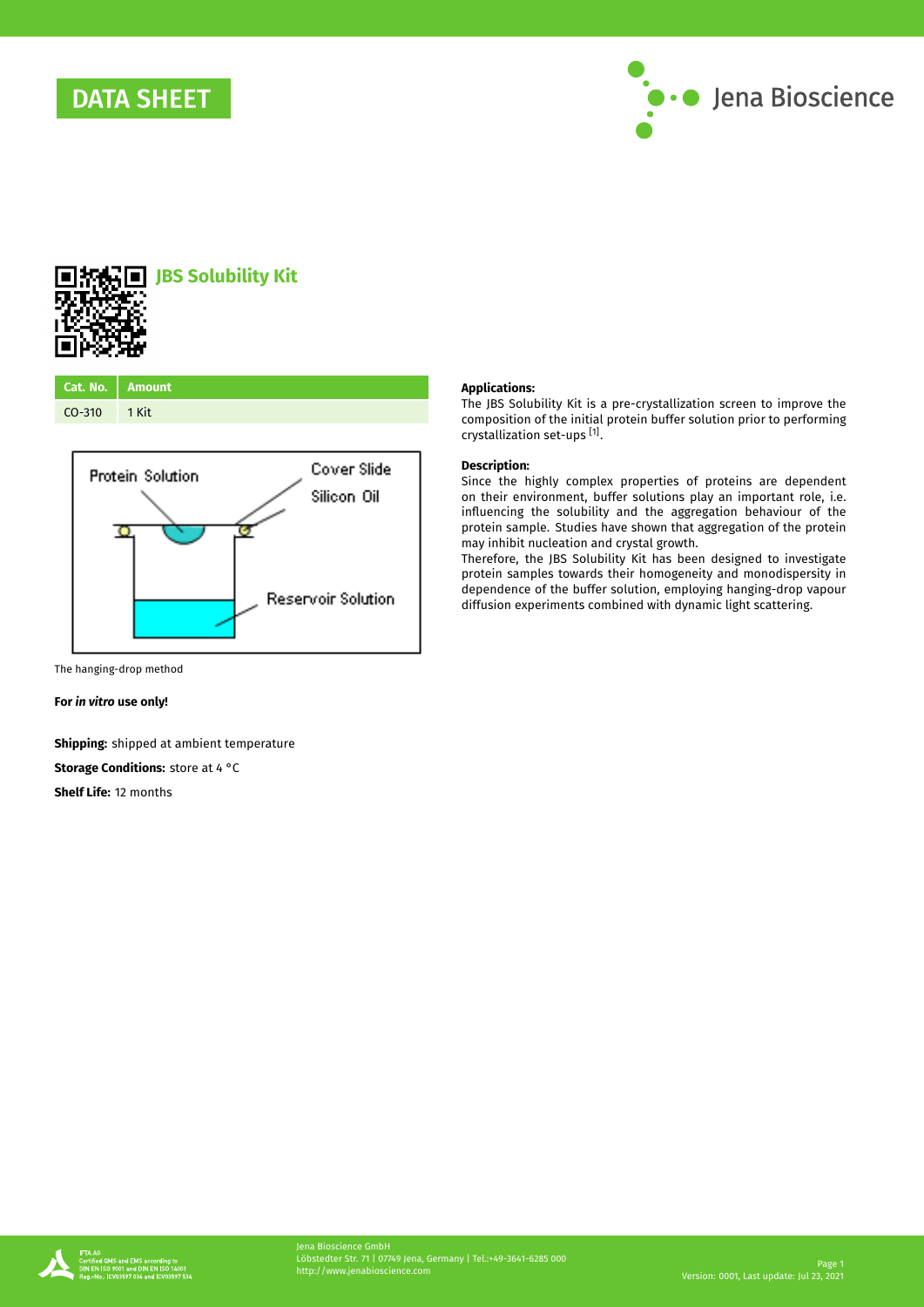



#### **Composition:**

The JBS Solubility Kit comprises two individual kits for successive use:

## A: Buffer Kit

24 buffer solutions at different pH values, 100 mM, supplied in 10 ml volumes

| No.            | <b>Buffer</b>                                  | pH   |
|----------------|------------------------------------------------|------|
| 1              | Glycine                                        | 3.0  |
| $\overline{2}$ | Sodium Citrate                                 | 3.2  |
| 3              | <b>PIPPS</b>                                   | 3.7  |
| 4              | Sodium Citrate                                 | 4.0  |
| 5              | Sodium Acetate                                 | 4.5  |
| 6              | Sodium<br>$/$ Po-<br>tassium<br>Phos-<br>phate | 5.0  |
| $\overline{7}$ | Sodium Citrate                                 | 5.5  |
| 8              | Sodium<br>$/$ Po-<br>tassium<br>Phos-<br>phate | 6.0  |
| 9              | <b>Bis-Tris</b>                                | 6.0  |
| 10             | <b>MES</b>                                     | 6.2  |
| 11             | <b>ADA</b>                                     | 6.5  |
| 12             | <b>Bis-Tris Propane</b>                        | 6.5  |
| 13             | Ammonium Acet-<br>ate                          | 7.0  |
| 14             | <b>MOPS</b>                                    | 7.0  |
| 15             | Sodium<br>$/$ Po-<br>tassium<br>Phos-<br>phate | 7.0  |
| 16             | <b>HEPES</b>                                   | 7.5  |
| 17             | Tris                                           | 7.5  |
| 18             | <b>EPPS</b>                                    | 8.0  |
| 19             | Imidazole                                      | 8.0  |
| 20             | <b>Bicine</b>                                  | 8.5  |
| 21             | Tris                                           | 8.5  |
| 22             | <b>CHES</b>                                    | 9.0  |
| 23             | <b>CHES</b>                                    | 9.5  |
| 24             | CAPS                                           | 10.0 |

## B: Additive Kit

14 Additives solutions, supplied in 250 µl volumes, ready to use, concentration adjusted

| No. | <b>Additive</b>               | Concentration<br>of<br><b>Stock Solution</b> |
|-----|-------------------------------|----------------------------------------------|
| 1   | Sodium Chloride               | 80 mM                                        |
| 2   | Sodium Chloride               | 200 mM                                       |
| 3   | Sodium Chloride               | 400 mM                                       |
| 4   | Glycerol                      | 20%                                          |
| 5   | Glycerol                      | 40%                                          |
| 6   | <b>CHAPS</b>                  | 8 mM                                         |
| 7   | Gluc-<br>Octyl<br>opyranoside | 0.4%                                         |
| 8   | Octyl<br>Gluc-<br>opyranoside | 4%                                           |
| 9   | Dodecyl Maltoside             | 0.4%                                         |
| 10  | Dodecyl Maltoside             | 4%                                           |
| 11  | <b>BME</b>                    | 40 mM                                        |
| 12  | DTT                           | 4 mM                                         |
| 13  | DTT                           | 20 mM                                        |
| 14  | TCEP                          | 120 mM                                       |

## **Instructions**

The screening for a suitable buffer solution is performed in three successive steps:

(1) Hanging-drop experiment

(2) Dynamic light-scattering analysis (DLS)

(3) Additive Screen

## (1) Hanging-drop experiment

In the hanging-drop experiment (see Fig.), a drop composed of a mixture of protein and buffer solution is equilibrated against a larger reservoir of buffer solution. For this experiment 24 different buffers at different pH values are used, whereby one can visualize the dependence of protein aggregation on the buffer solution in a pH range of 3.0-10.

- Use a 24 well crystallization plate. Apply silicone grease evenly to the upper surface of the circular edges around the individual reservoirs.
- Pipette 0.5 ml of each buffer solution of Buffer Kit (A) into the individual reservoir wells.
- Concentrate your protein solution as high as possible.